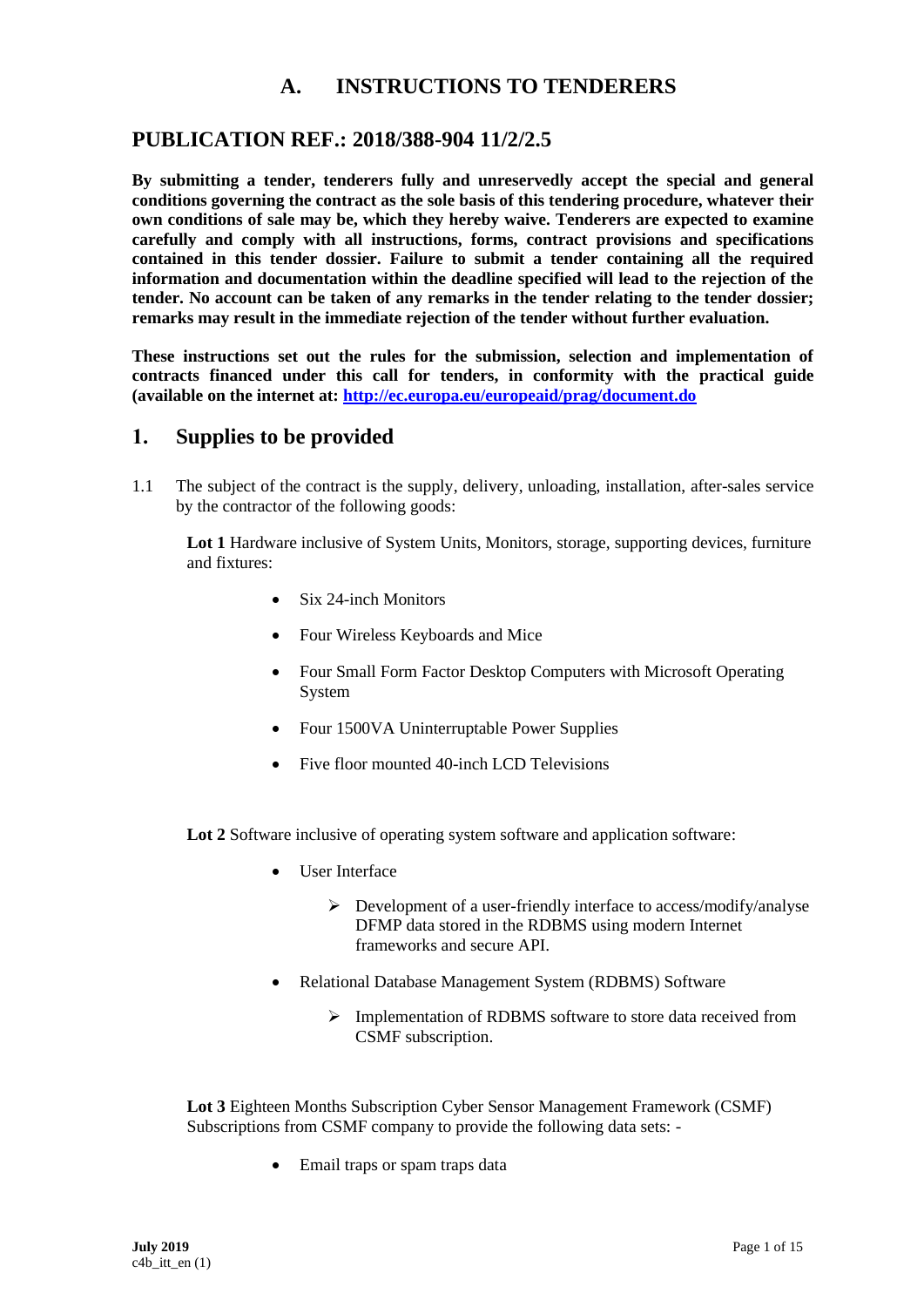- Data from Decoy databases used to monitor software vulnerabilities and spot attacks exploiting insecure system architecture or using SQL injection, SQL services exploitation, or privilege abuse.
- Malware honeypot data. This data is obtained by mimicking software apps and APIs to invite malware attacks.
- Spider honeypot data. A spider honeypot is intended to trap webcrawlers ('spiders') by creating web pages and links only accessible to crawlers. Detecting crawlers can help you learn how to block malicious bots, as well as ad-network crawlers.

This subscription must be sought from a reputable provider or providers, whose solutions provide accurate real-time data from CARICOM Member States to the offices of CARICOM Implementation Agency for Crime and Security (IMPACS) #19 Keate Street, Port of Spain, Trinidad and Tobago.

- 1.2 The supplies must comply fully with the technical specifications set out in the tender dossier (technical annex) and conform in all respects with the drawings, quantities, models, samples, measurements and other instructions.
- 1.3 The supplies described under lots No 1 must be accompanied by an additional 'lot' consisting of spare parts and/or consumables. Neither the unit price, nor the overall price of spare parts will influence the evaluation of the tenders, except where they vary substantially between the tenders received. Lists of spare parts must be drawn up by tenderers on the basis of their professional experience and the expected places of use; they must show the unit prices of the parts, calculated as specified in Article 11 (below). The contracting authority reserves the right to alter the list of spare parts; any changes will appear in the contract.
- 1.4 Tenderers are not authorised to tender for a variant solution in addition to the present tender.

|                                                                                 | <b>DATE</b>                   | TIME*        |
|---------------------------------------------------------------------------------|-------------------------------|--------------|
| <b>Virtual Clarification meeting</b>                                            | 20 November 2020              | $1:30$ p.m.  |
| <b>Deadline for requesting clarifications</b><br>from the contracting authority | 24 November 2020              | $4:00$ p.m.  |
| Last date on which clarifications are<br>issued by the contracting authority    | 4 December 2020               | $5:00$ p.m.  |
| Deadline for submission of tenders                                              | 15 December 2020              | $4:00$ p.m.  |
| <b>Tender opening session</b>                                                   | 16 December 2020              | $10:00$ a.m. |
| Notification of award to the successful<br>tenderer                             | 13 January 2021 <sup>**</sup> |              |
| Signature of the contract                                                       | 19 January 2020 <sup>**</sup> |              |

# **2. Timetable**

**\* All times are in the time zone of the country of the contracting authority provisional date \*\* Provisional date**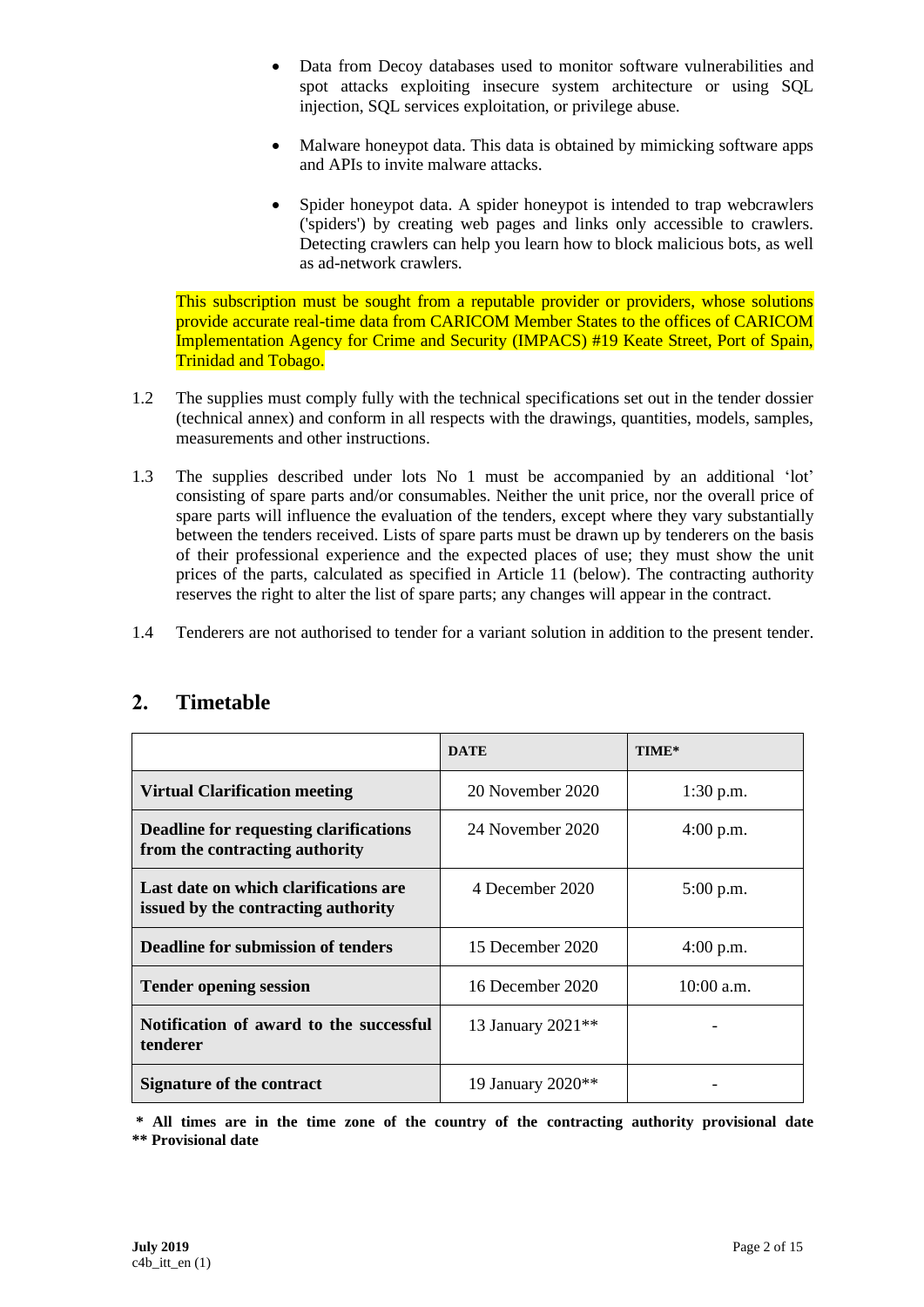# **3. Participation**

- 3.2 These terms refer to all nationals of the above states and to all legal entities, companies or partnerships effectively established in the above states. For the purposes of proving compliance with this rule, tenderers being legal persons, must present the documents required under that country's law.
- 3.3 The eligibility requirement detailed in subclauses 3.1 and 3.2 applies to all members of a joint venture/consortium and all subcontractors, as well as to all entities upon whose capacity the tenderer relies for the selection criteria. Every tenderer, member of a joint venture/consortium, every capacity-providing entity, every subcontractor providing more than 10 % of the supplies must certify that they meet these conditions. They must prove their eligibility by a document dated less than one year earlier than the deadline for submitting tenders, drawn up in accordance with their national law or practice or by copies of the original documents stating the constitution and/or legal status and the place of registration and/or statutory seat and, if it is different, the place of central administration. The contracting authority may accept other satisfactory evidence that these conditions are met.
- 3.4 Natural or legal persons are not entitled to participate in this tender procedure or be awarded a contract if they are in any of the situations mentioned in Sections 2.4. (EU restrictive measures), 2.6.10.1. (exclusion criteria) or 2.6.10.1.2. (rejection from a procedure) of the practical guide. Should they do so, their tender will be considered unsuitable or irregular respectively. In the cases listed in Section 2.6.10.1. of the practical guide tenderers may also be excluded from EU financed procedures and be subject to financial penalties up to 10% of the total value of the contract in accordance with the Financial Regulation in force. This information may be published on the Commission website in accordance with the Financial Regulation in force. Tenderers must provide declarations on honour<sup>1</sup> that they are not in any of these exclusion situations. The declarations must cover all the members of a joint venture/consortium. Tenderers who make false declarations may also incur financial penalties and exclusion in accordance with the Financial Regulation in force. Their tender will be considered irregular.

The exclusion situations referred to above also apply to all members of a joint venture/consortium, all subcontractors and all suppliers to tenderers, as well as to all entities upon whose capacity the tenderer relies for the selection criteria. When requested by the contracting authority, tenderers/contractors must submit declarations from the intended subcontractors that they are not in any of the exclusion situations. In cases of doubt over declarations, the contracting authority will request documentary evidence that subcontractors are not in a situation that excludes them.

- 3.5 To be eligible to take part in this tender procedure, tenderers must prove to the satisfaction of the contracting authority that they comply with the necessary legal, technical and financial requirements and have the means to carry out the contract effectively.
- 3.6 Subcontracting is allowed but the contractor will retain full liability towards the contracting authority for performance of the contract as a whole.

When selecting subcontractors, suppliers should give preference to natural persons, companies or firms of ACP States capable of providing the supplies required on similar terms.

<sup>&</sup>lt;sup>1</sup> See PRAG Section 2.6.10.1.3 A)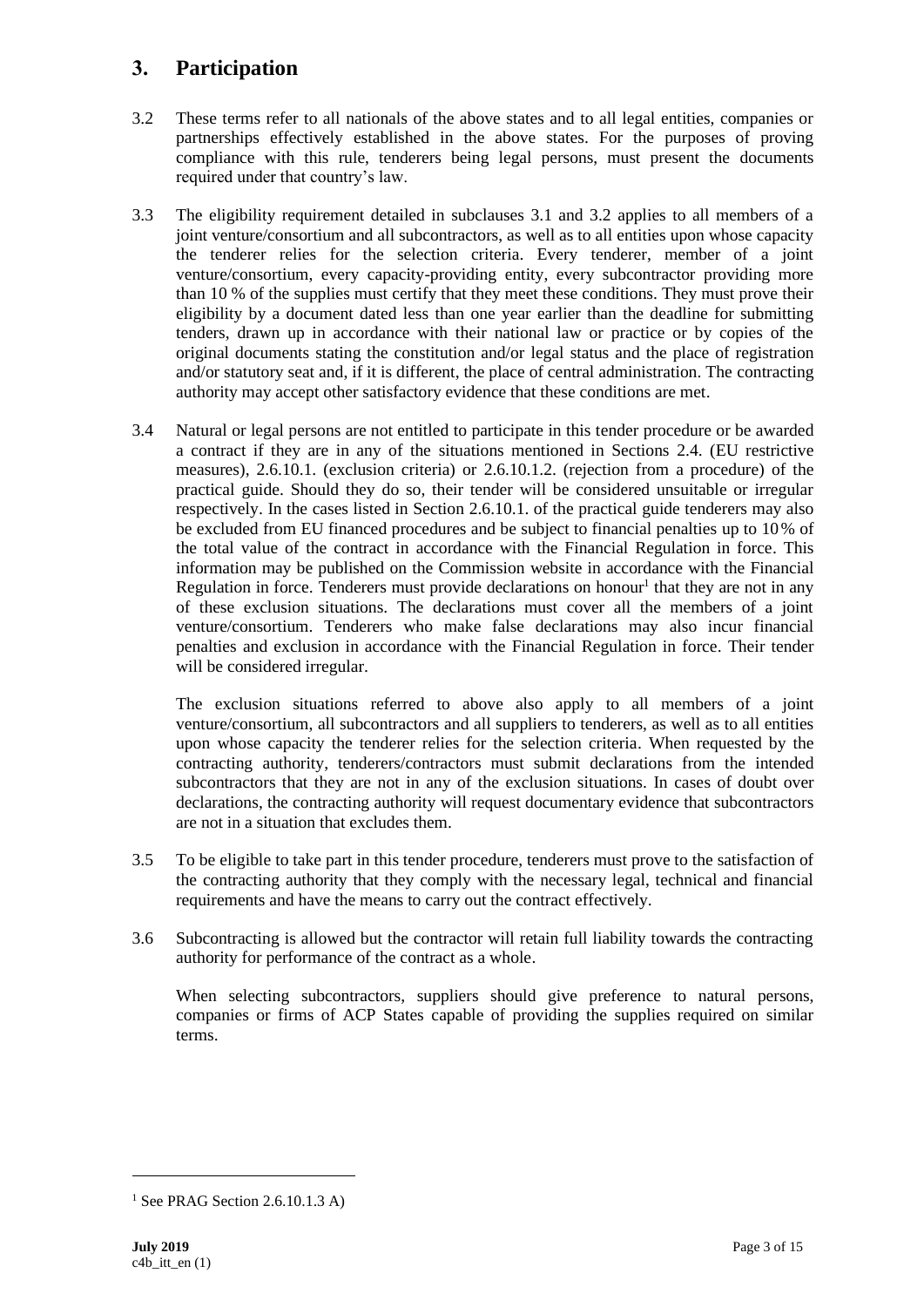# **4. Origin**

4.1 Unless otherwise provided in the contract or below, all goods purchased under the contract must originate in a Member State of the European Union or in a country or territory of the regions covered and/or authorised by the specific instruments applicable to the programme specified in clause 3.1 above. For these purposes, 'origin' means the place where the goods are mined, grown, produced or manufactured and/or from which services are provided. The origin of the goods must be determined according to the relevant international agreements (notably WTO agreements), which are reflected in EU legislation on rules of origin for customs purposes: the Customs Code (Council Regulation (EEC) No 2913/92) in particular its Articles 22 to 246 thereof, and the Code's implementing provisions (Commission Regulation (EEC) No 2454/93. Goods originating in the EU include goods originating in the Overseas Countries and Territories.

All supplies under this contract may originate from any country.

Tenderers must provide an undertaking signed by their representative certifying compliance with this requirement. The tenderer is obliged to verify that the provided information is correct. Otherwise, the tenderer risks to be excluded because of negligently misrepresenting information. For more details, see Section 2.3.5. of the practical guide.

4.2 When submitting tenders, tenderers must state expressly that all the goods meet the requirements concerning origin and must state the countries of origin. They may be asked to provide additional information in this connection.

# **5. Type of contract**

The is a lump sum contract.

### **6. Currency**

Tenders must be presented in Euro.

### **7. Lots**

- 7.1 The tenderer may submit a tender for one lot, several or all of the lots.
- 7.2 Each lot will form a separate contract and the quantities indicated for different lots will be indivisible. The tenderer must offer the whole of the quantity or quantities indicated for each lot. Under no circumstances must tenders be considered for part of the quantities required. If the tenderer is awarded more than one lot, a single contract may be concluded covering all those lots.
- 7.3 A tenderer may include in its tender the overall discount it would grant in the event of some or all of the lots for which it has submitted a tender being awarded. The discount should be clearly indicated for each lot in such a way that it can be announced during the public tender opening session.
- 7.4 Contracts will be awarded lot by lot, but the contracting authority may select the most favourable overall solution after taking account of any discounts offered.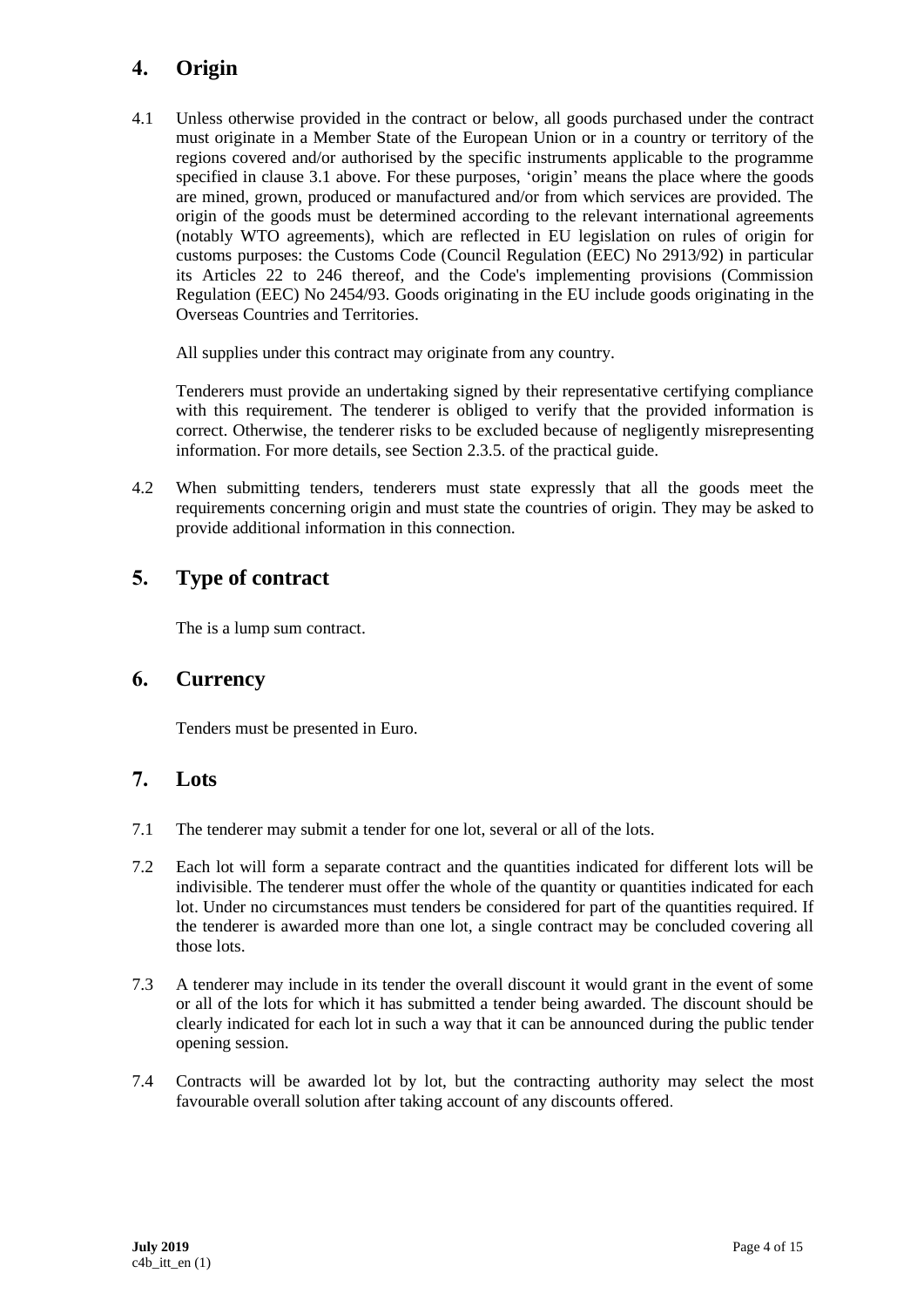## **8. Period of validity**

- 8.1 Tenderers will be bound by their tenders for a period of 90 days from the deadline for the submission of tenders.
- 8.2 In exceptional cases and prior to the expiry of the original tender validity period, the contracting authority may ask tenderers in writing to extend this period by 40 days. Such requests and the responses to them must be made in writing. Tenderers that agree to do so will not be permitted to modify their tenders and they are bound to extend the validity of their tender guarantees for the revised period of validity of the tender. If they refuse, without forfeiture of their tender guarantees, their participation in the tender procedure will be terminated. In case the contracting authority is required to obtain the recommendation of the panel referred to in Section 2.6.10.1.1. of the practical guide, the contracting authority may, before the validity period expires, request an extension of the validity of the tenders up to the adoption of that recommendation.
- 8.3 The successful tenderer will be bound by its tender for a further period of 60 days. The further period is added to the validity period of the tender irrespective of the date of notification.

### **9. Language of tenders**

9.1 The tenders, all correspondence and documents related to the tender exchanged by the tenderer and the contracting authority must be written in the language of the procedure, which is English.

If the supporting documents are not written in one of the official languages of the European Union, a translation into the language of the call for tender must be attached. Where the documents are in an official language of the European Union other than English, it is strongly recommended to provide a translation into English, to facilitate evaluation of the documents.

### **10. Submission of tenders**

10.1 Tenders must be sent to the contracting authority before the deadline specified in 10.3. They must include all the documents specified in point 11 of these Instructions and be sent to the following address:

> #19 Keate Street Port of Spain Republic of Trinidad and Tobago Hours of Business for Delivery of Tenders: Monday to Friday 08:00 - 16:00 Hrs.

If the tenders are hand delivered they should be delivered to the following address:

#19 Keate Street Port of Spain Republic of Trinidad and Tobago Hours of Business for Delivery of Tenders: Monday to Friday 08:00 - 16:00 Hrs.

Tenders must comply with the following conditions: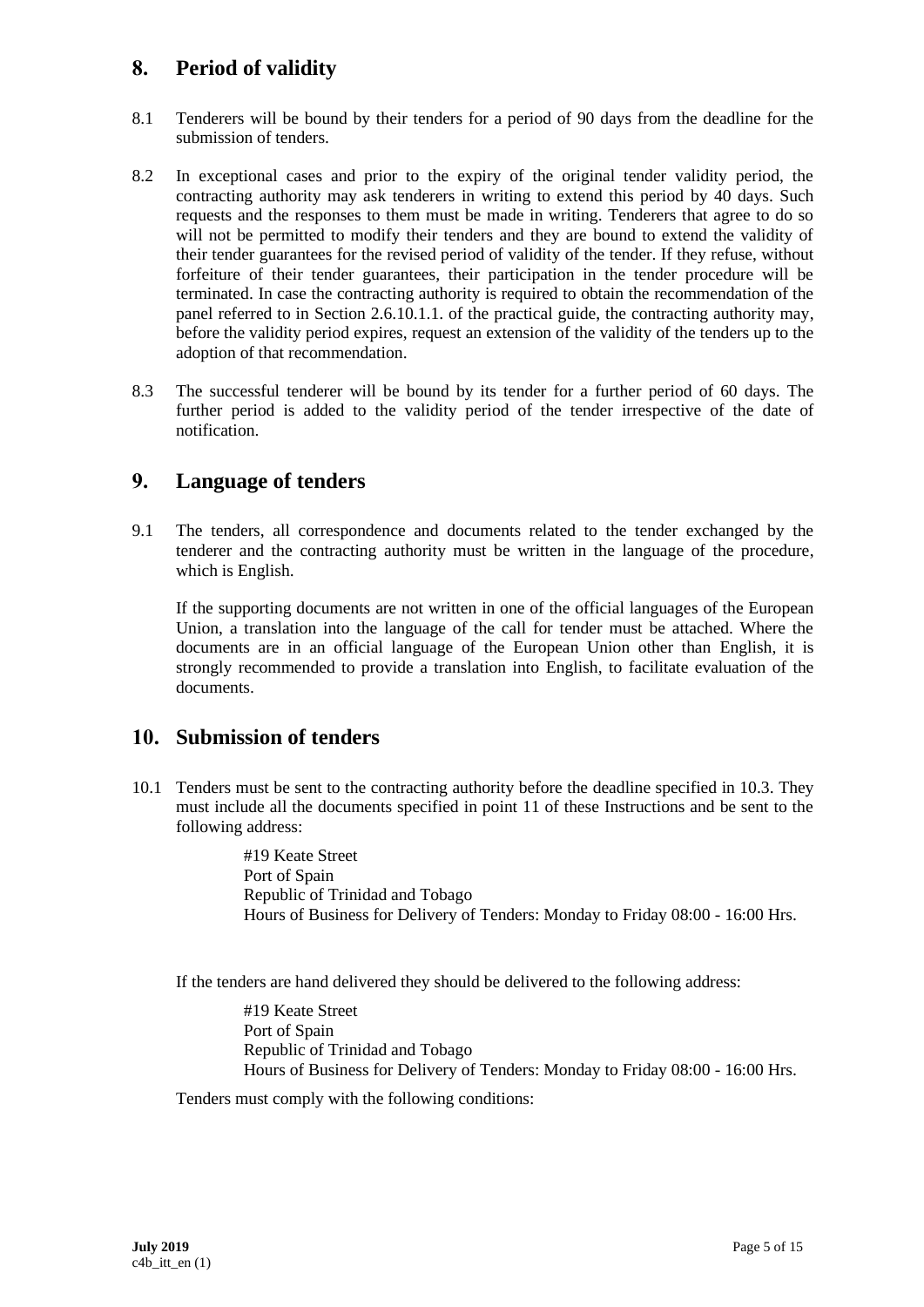- 10.2 All tenders must be submitted in one original, marked 'original', and three (3) copies (in double side printing) signed in the same way as the original and marked 'copy'.
- 10.3 All tenders must be submitted to #19 Keate Street, Port of Spain, Republic of Trinidad and Tobago before the deadline 15 December 2020 at 4:00 p.m.

(a) either by post or by courier service, in which case the evidence shall be constituted by the postmark or the date of the deposit slip<sup>2</sup>

(b) or by hand-delivery to the premises of the contracting authority by the participant in person or by an agent, in which case the evidence shall be constituted by the acknowledgment of receipt.

The contracting authority may, for reasons of administrative efficiency, reject any application or tender submitted on time to the postal service but received, for any reason beyond the contracting authority's control, after the effective date of approval of the short-list report or of the evaluation report, if accepting applications or tenders that were submitted on time but arrived late would considerably delay the evaluation procedure or jeopardise decisions already taken and notified.

10.4 All tenders, including annexes and all supporting documents, must be submitted in a sealed envelope bearing only:

- a) the above address;
- b) the reference code of this tender procedure, (i.e. 2018/388-904 11/2/2.5);
- c) where applicable, the number of the lot(s) tendered for;
- d) the words 'Not to be opened before the tender opening session' in the language of the tender dossier.
- e) the name of the tenderer.

The technical and financial offers must be placed together in a sealed envelope. The envelope should then be placed in another single sealed envelope/package, unless their volume requires a separate submission for each lot.

## **11. Content of tenders**

Failure to fulfil the below requirements will constitute an irregularity and may result in rejection of the tender. All tenders submitted must comply with the requirements in the tender dossier and comprise:

#### **Part 1: Technical offer:**

- a detailed description of the supplies tendered in conformity with the technical specifications, including any documentation required, including if applicable:
	- o a list of the spare parts and consumables recommended by the manufacturer;
	- o a proposal for after-sales service over one (1) year.

The technical offer should be presented as per template (Annex II+III\*, Contractor's technical offer) adding separate sheets for details if necessary.

#### **Part 2: Financial offer:**

<sup>&</sup>lt;sup>2</sup> It is recommended to use registered mail in case the postmark would not be readable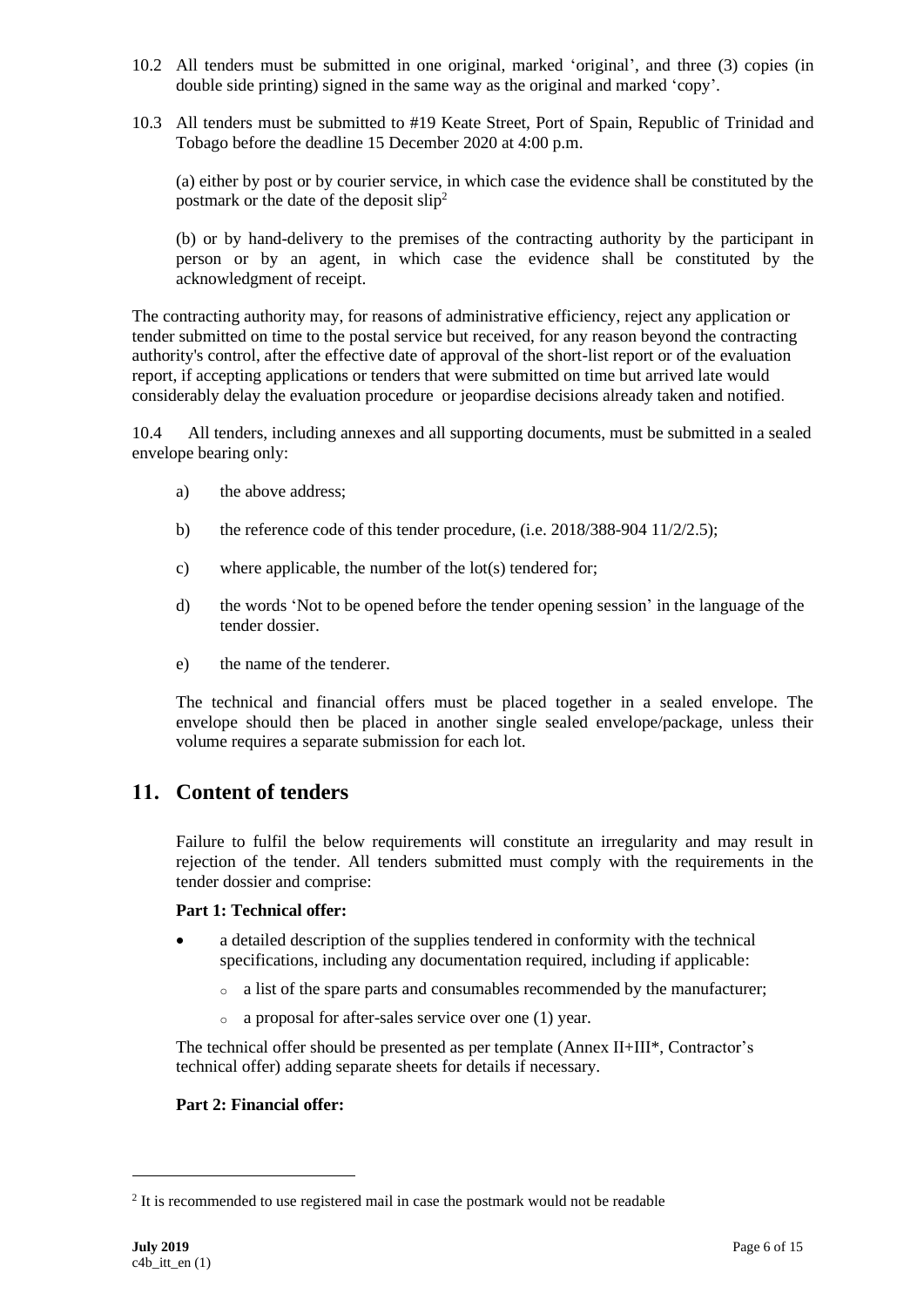- A financial offer calculated on a DAP basis for the supplies tendered, including if applicable:
	- o financial proposal for after-sales services for one (1) year;
	- o financial proposal for training;

This financial offer should be presented as per template (Annex IV\*, Budget breakdown), adding separate sheets for details if necessary.

#### **Part 3: Documentation:**

To be supplied using the templates attached\*:

- The "Tender form for a supply contract", together with its Annex 1 "Declaration on honour on exclusion criteria and selection criteria", both duly completed, which includes the tenderer's declaration, point 7, (from each member if a consortium):
	- The details of the bank account into which payments should be made (financial identification form – document c4o1\_fif\_en) (tenderers that have already signed another contract with the European Commission, may provide their financial identification form number instead of the financial identification form, or a copy of the financial identification form provided on that occasion, if no change has occurred in the meantime.)
	- The legal entity file (document c4o2 lefind en) and the supporting documents (tenderers that have already signed another contract with the European Commission, may provide their legal entity number instead of the legal entity sheet and supporting documents, or a copy of the legal entity sheet provided on that occasion, if no change in legal status has occurred in the meantime).

To be supplied in free-text format:

- A description of the warranty conditions, which must be in accordance with the conditions laid down in Article 32 of the general conditions.
- description A of the organisation of the commercial warranty tendered in accordance with the conditions laid down in Article 32 of the special conditions.
- A statement by the tenderer attesting the origin of the supplies tendered (or other proofs of origin).
- Duly authorised signature: an official document (statutes, power of attorney, notary statement, etc.) proving that the person who signs on behalf of the company, joint venture or consortium is duly authorised to do so.

#### Remarks:

Tenderers are requested to follow this order of presentation.

Annex\* refers to templates attached to the tender dossier. These templates are also available on:<http://ec.europa.eu/europeaid/prag/annexes.do?group=C>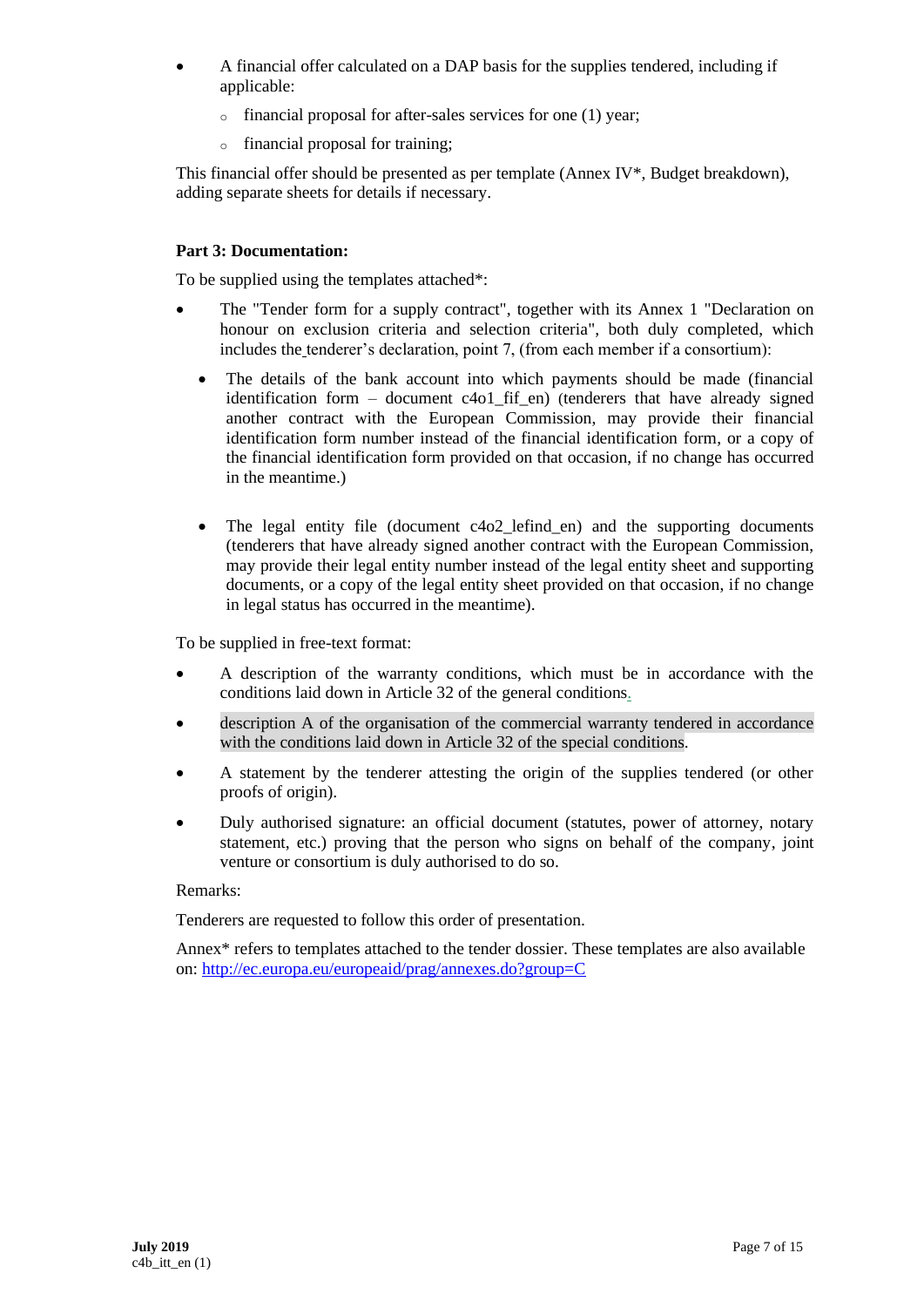## **12. Taxes and other charges**

The applicable tax and customs arrangements are the following:

CARICOM IMPACS and The Government of Barbados have agreed in Official Correspondence Ref No. I032 to allow full exemption from the following taxes: VAT and Customs Duties on all items imported for the sole use of the agency.

## **13. Additional information before the deadline for submission of tenders**

The tender dossier should be so clear that tenderers do not need to request additional information during the procedure. If the contracting authority, on its own initiative or in response to a request from a prospective tenderer, provides additional information on the tender dossier, it must send such information in writing to all other prospective tenderers at the same time.

Tenderers may submit questions in writing to the following address up to 21 days before the deadline for submission of tenders, specifying the **publication reference and the contract title**:

11<sup>th</sup> EDF Project Unit #19 Keate Street Port of Spain Republic of Trinidad and Tobago Fax: (868) 627-3064 E-mail: 11edf@carimpacs.org

The contracting authority has no obligation to provide clarifications after this date.

Any clarification of the tender dossier will be published on the website of DG International Cooperation and Development at https://webgate.ec.europa.eu/europeaid/online-<br>services/index.cfm?do=publi.welcome and CARICOM IMPACS website: [services/index.cfm?do=publi.welcome](https://webgate.ec.europa.eu/europeaid/online-services/index.cfm?do=publi.welcome) and CARICOM IMPACS website: [http://caricomimpacs.org](http://caricomimpacs.org/) at the latest 11 days before the deadline for submission of tenders.

Any prospective tenderers seeking to arrange individual meetings with either the contracting authority and/or the European Commission during the tender period may be excluded from the tender procedure.

# **14. Clarification meeting / site visit**

- 14.1. A clarification meeting / site visit will be held on 20 November 2020 at 1:30 p.m. via Zoom Virtual Meeting Platform to answer any questions on the tender dossier which have been forwarded in writing or are raised at the meeting. Minutes will be taken during the meeting and these will be published on the website of DG International Cooperation and Development — together with any clarifications in response to written requests which are not addressed during the meeting — at the latest 11 calendar days before the deadline for submission of tenders. No further clarification will be provided after this date. All the costs of attending this meeting will be borne by the tenderers.
- 14.2. Other than this site visit for all prospective tenderers, no visits by individual prospective tenderers can be organised during the tender period.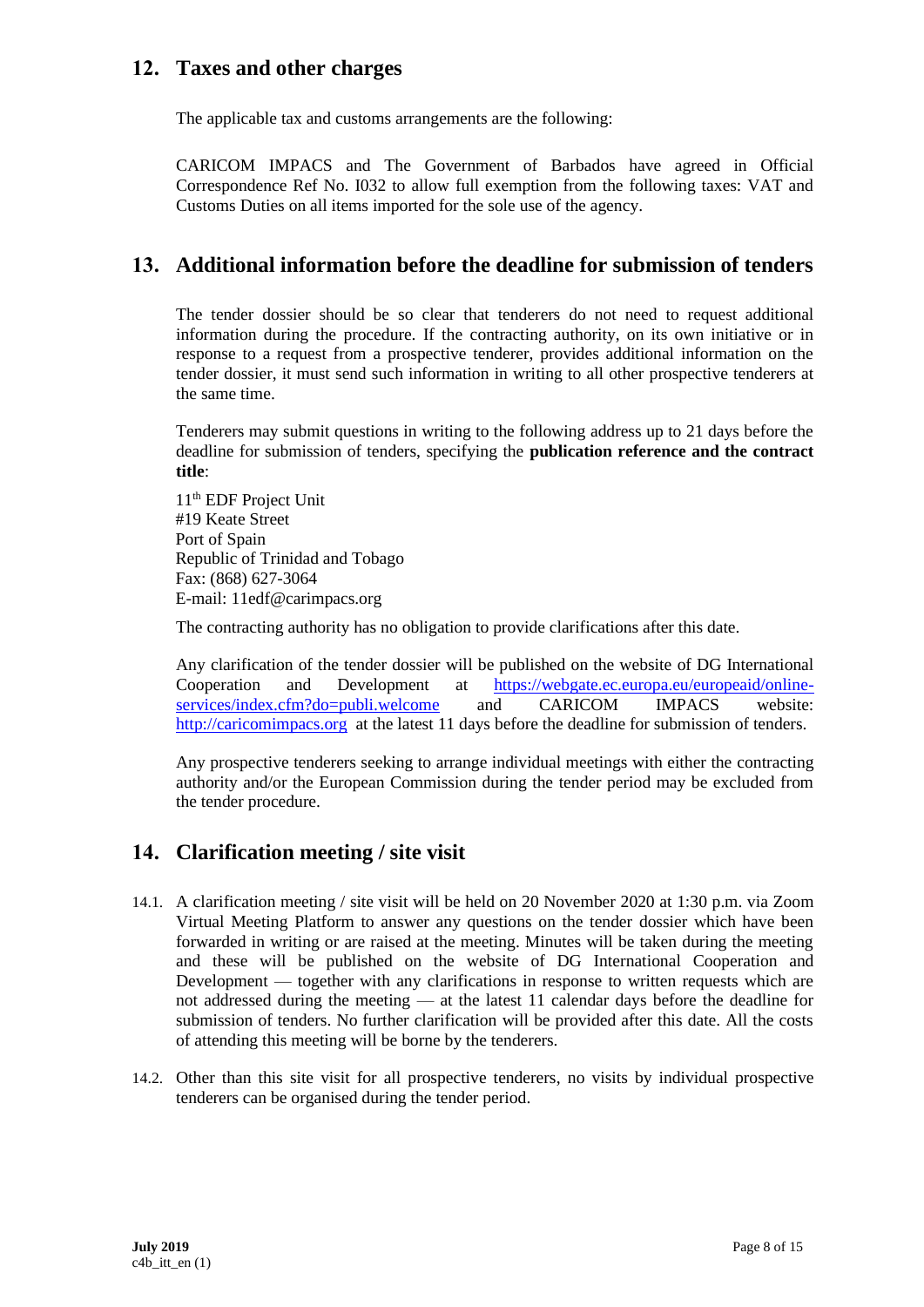# **15. Alteration or withdrawal of tenders**

- 15.1 Tenderers may alter or withdraw their tenders by written notification prior to the deadline for submission of tenders referred to in Article 10.1. No tender may be altered after this deadline. Withdrawals must be unconditional and will end all participation in the tender procedure.
- 15.2 Any such notification of alteration or withdrawal must be prepared and submitted in accordance with Article 10. The outer envelope must be marked 'Alteration' or 'Withdrawal' as appropriate.
- 15.3 No tender may be withdrawn in the interval between the deadline for submission of tenders referred to in Article 10.1 and the expiry of the tender validity period. Withdrawal of a tender during this interval may result in forfeiture of the tender guarantee.

### **16. Costs of preparing tenders**

No costs incurred by the tenderer in preparing and submitting the tender are reimbursable. All such costs will be borne by the tenderer.

### **17. Ownership of tenders**

The contracting authority retains ownership of all tenders received under this tender procedure. Consequently, tenderers have no right to have their tenders returned to them.

### **18. Joint venture or consortium**

- 18.1 If a tenderer is a joint venture or consortium of two or more persons, the tender must be a single one with the object of securing a single contract, each person must sign the tender and will be jointly and severally liable for the tender and any contract. Those persons must designate one of their members to act as leader with authority to bind the joint venture or consortium. The composition of the joint venture or consortium must not be altered without the prior written consent of the contracting authority.
- 18.2 The tender may be signed by the representative of the joint venture or consortium only if it has been expressly so authorised in writing by the members of the joint venture or consortium, and the authorising contract, notarial act or deed must be submitted to the contracting authority in accordance with point 11 of these instructions to tenderers. All signatures to the authorising instrument must be certified in accordance with the national laws and regulations of each party comprising the joint venture or consortium together with the powers of attorney establishing, in writing, that the signatories to the tender are empowered to enter into commitments on behalf of the members of the joint venture or consortium. Each member of such joint venture or consortium must provide the proof required under Article 3.5 as if it, itself, were the tenderer.

### **19. Opening of tenders**

- 19.1 The purpose of the opening session is to check whether the tenders are complete, whether the requisite tender guarantees have been provided, whether the required documents have been properly included and whether the tenders are generally in order.
- 19.2 The tenders will be opened in public session on 16 December 2020 at 10:00 a.m. at #19 Keate Street, Port of Spain, Trinidad and Tobago by the appointed committee. The committee will draw up minutes of the meeting, which will be available on request.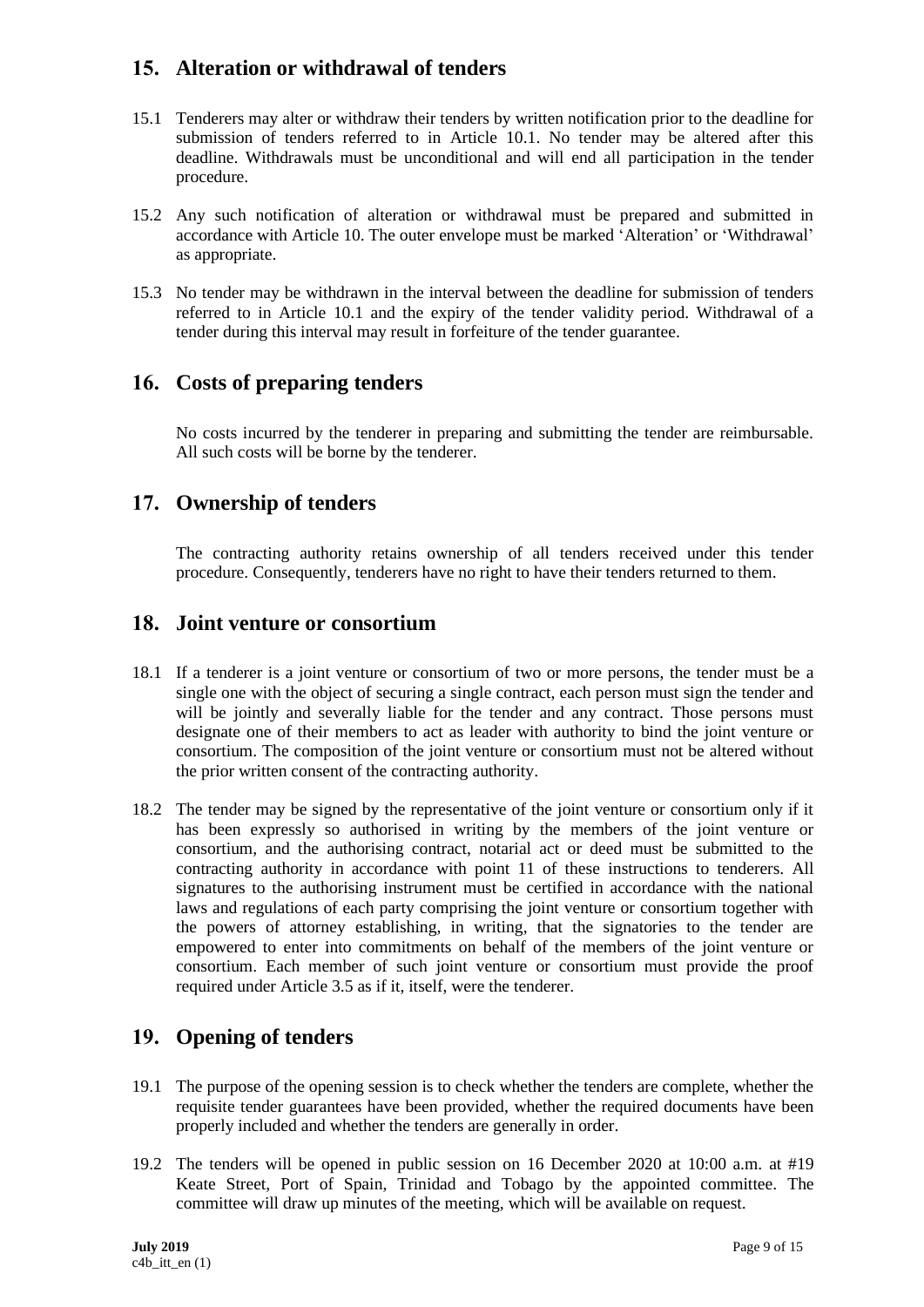In the case that at the date of the opening session some tenders have not been delivered to the contracting authority but their representatives can show evidence that it has been sent on time, the contracting authority will allow them to participate in the first opening session and inform all representatives of the tenderers that a second opening session will be organised.

- 19.3 At the tender opening, the tenderers' names, the tender prices, any discount offered, written notifications of alteration and withdrawal, the presence of the requisite tender guarantee (if required) and such other information as the contracting authority may consider appropriate may be announced.
- 19.4 After the public opening of the tenders, no information relating to the examination, clarification, evaluation and comparison of tenders, or recommendations concerning the award of the contract can be disclosed until after the contract has been awarded.
- 19.5 Any attempt by tenderers to influence the evaluation committee in the process of examination, clarification, evaluation and comparison of tenders, to obtain information on how the procedure is progressing or to influence the contracting authority in its decision concerning the award of the contract will result in the immediate rejection of their tenders.
- 19.6 All tenders received after the deadline for submission specified in the contract notice or these instructions will be kept by the contracting authority. The associated guarantees will be returned to the tenderers. No liability can be accepted for late delivery of tenders. Late tenders will be rejected and will not be evaluated.

## **20. Evaluation of tenders**

20.1 Examination of the administrative conformity of tenders

The aim at this stage is to check that tenders comply with the essential requirements of the tender dossier. A tender is deemed to comply if it satisfies all the conditions, procedures and specifications in the tender dossier without substantially departing from or attaching restrictions to them.

Substantial departures or restrictions are those which affect the scope, quality or execution of the contract, differ widely from the terms of the tender dossier, limit the rights of the contracting authority or the tenderer's obligations under the contract or distort competition for tenderers whose tenders do comply. Decisions to the effect that a tender is not administratively compliant must be duly justified in the evaluation minutes.

If a tender does not comply with the tender dossier, it will be rejected immediately and may not subsequently be made to comply by correcting it or withdrawing the departure or restriction.

20.2 Technical evaluation

After analysing the tenders deemed to comply in administrative terms, the evaluation committee will rule on the technical admissibility of each tender, classifying it as technically compliant or non-compliant.

The minimum qualifications required (see selection criteria in contract notice point 16) are to be evaluated at the start of this stage.

Where contracts include after-sales service and/or training, the technical quality of such services will also be evaluated by using yes/no criteria as specified in the tender dossier.

20.3 In the interests of transparency and equal treatment and to facilitate the examination and evaluation of tenders, the evaluation committee may ask each tenderer individually for clarification of its tender including breakdowns of prices, within a reasonable time limit to be fixed by the evaluation committee. The request for clarification and the response must be in writing, but no change in the price or substance of the tender may be sought, offered or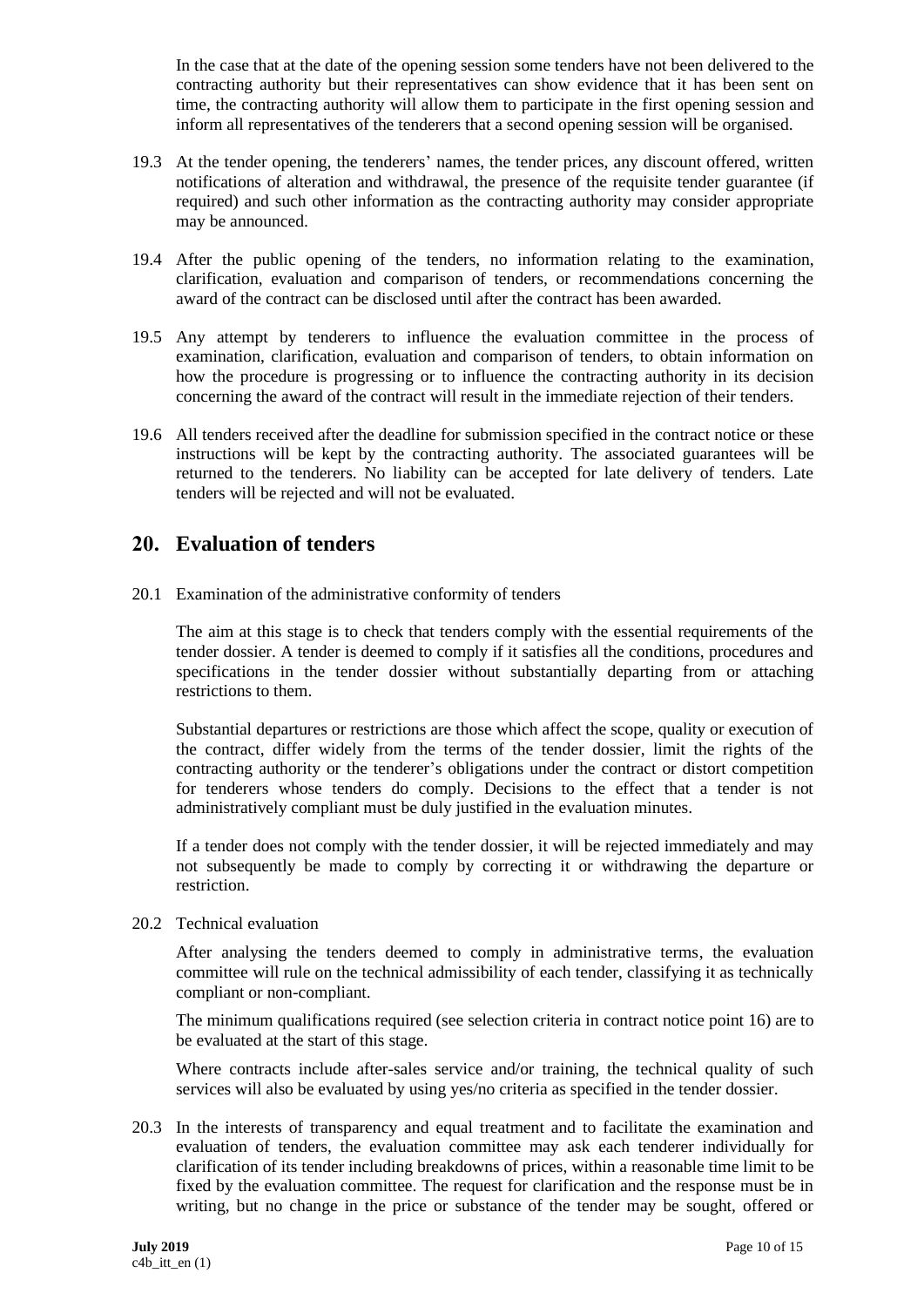permitted except as required to confirm the correction of arithmetical errors discovered during the evaluation of tenders pursuant to Article 20.4. Any such request for clarification must not distort competition. Decisions to the effect that a tender is not technically compliant must be duly justified in the evaluation minutes.

- 20.4 Financial evaluation
	- a) Tenders found to be technically compliant will be checked for any arithmetical errors in computation and summation. Errors will be corrected by the evaluation committee as follows:
		- where there is a discrepancy between amounts in figures and in words, the amount in words will be the amount taken into account;
		- except for lump-sum contracts, where there is a discrepancy between a unit price and the total amount derived from the multiplication of the unit price and the quantity, the unit price as quoted will be the price taken into account.
	- b) Amounts corrected in this way will be binding on the tenderer. If the tenderer does not accept them, its tender will be rejected.
	- c) Unless specified otherwise, the purpose of the financial evaluation process is to identify the tenderer offering the lowest price. Where specified in the technical specifications, the evaluation of tenders may take into account not only the acquisition costs but, to the extent relevant, costs borne over the life cycle of the supplies (such as for instance maintenance costs and operating costs), in line with the technical specifications. In such case, the contracting authority will examine in detail all the information supplied by the tenderers and will formulate its judgment on the basis of the lowest total cost, including additional costs.

#### 20.5 Variant solutions

Variant solutions will not be taken into consideration.

20.6 Award criteria

The compliant tender that offers the best price-quality ratio will be chosen.

Where tenders are of equivalent economic and technical quality, preference will be given to those with the widest participation of ACP States. See further Section 2.6.9. of the practical guide.

### **21. Notification of award**

The contracting authority will inform all tenderers simultaneously and individually of the award decision. The tender guarantees of the unsuccessful tenderers will be released once the contract is signed.

### **22. Signature of the contract and performance guarantee**

22.1 The successful tenderer will be informed in writing that its tender has been accepted (notification of award). Upon request of the contracting authority and before the signature of the contract with the successful tenderer, the successful tenderer shall provide the **documentary proof** or statements required under the law of the country in which the company (or each of the companies in case of a consortium) is effectively established, to show that it is not in any of the exclusion situations listed in Section 2.6.10.1. of the practical guide. This evidence or these documents or statements must carry a date not earlier than one year before the date of submission of the tender. In addition, a statement shall be provided that the situations described in these documents have not changed since then.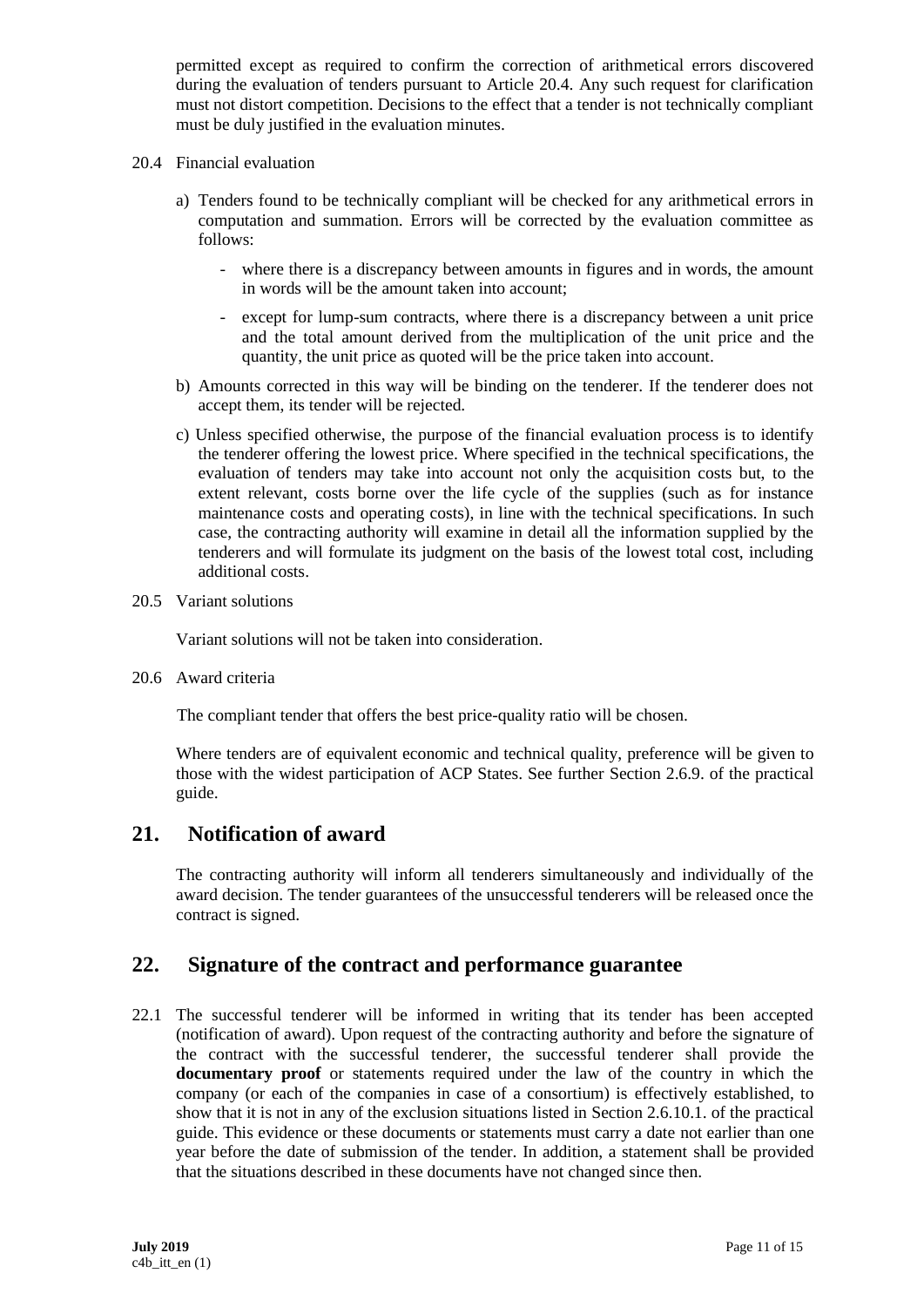For contracts with a value of less than EUR 300 000, the contracting authority may, depending on its assessment of the risks, decide not to require proofs for selection criteria.

22.2 Upon request of the contracting authority, the successful tenderer shall also provide evidence of financial and economic standing and technical and professional capacity according to the selection criteria for this call for tenders specified in the contract notice, point 16. The documentary proofs required are listed in Section 2.6.11. of the practical guide.

The contracting authority may, depending on its assessment of the risks, decide not to require proofs for financial and economic standing and technical and professional capacity.

22.3 If the successful tenderer fails to provide the documentary proof or statement or the evidence of financial and economic standing and technical and professional capacity within 15 calendar days following the notification of award or if the successful tenderer is found to have provided false information, the award will be considered null and void. In such a case, the contracting authority may award the tender to the next lowest tenderer or cancel the tender procedure.

The contracting authority may waive the obligation of any candidate or tenderer to submit the documentary evidence referred to above if such evidence has already been submitted for the purposes of another procurement procedure, provided that the issue date of the documents does not exceed one year and that they are still valid. In this case, the candidate or tenderer must declare on his/her honour that the documentary evidence has already been provided in a previous procurement procedure and confirm that his/her situation has not changed.

No documentary evidence of the selection criteria in point 16 of the contract notice shall be submitted but no pre-financing will be granted.

By submitting a tender, each tenderer accepts to receive notification of the outcome of the procedure by electronic means. Such notification shall be deemed to have been received on the date upon which the contracting authority sends it to the electronic address referred to in the offer.

- 22.4 The contracting authority reserves the right to vary quantities specified in the tender by  $+/-$ 100% at the time of contracting and during the validity of the contract. The total value of the supplies may not, as a result of the variation rise or fall by more than 25% of the original financial offer in the tender. The unit prices quoted in the tender shall be used.
- 22.5 Within 30 days of receipt of the contract signed by the contracting authority, the selected tenderer must sign and date the contract and return it, with the performance guarantee (if applicable), to the contracting authority. On signing the contract, the successful tenderer will become the contractor and the contract will enter into force.
- 22.6 If it fails to sign and return the contract and any financial guarantee required within 30 days after receipt of notification, the contracting authority may consider the acceptance of the tender to be cancelled without prejudice to the contracting authority's right to seize the guarantee, claim compensation or pursue any other remedy in respect of such failure, and the successful tenderer will have no claim whatsoever on the contracting authority.
- 22.7 The performance guarantee is required.

### **23. Tender guarantee**

No tender guarantee is required.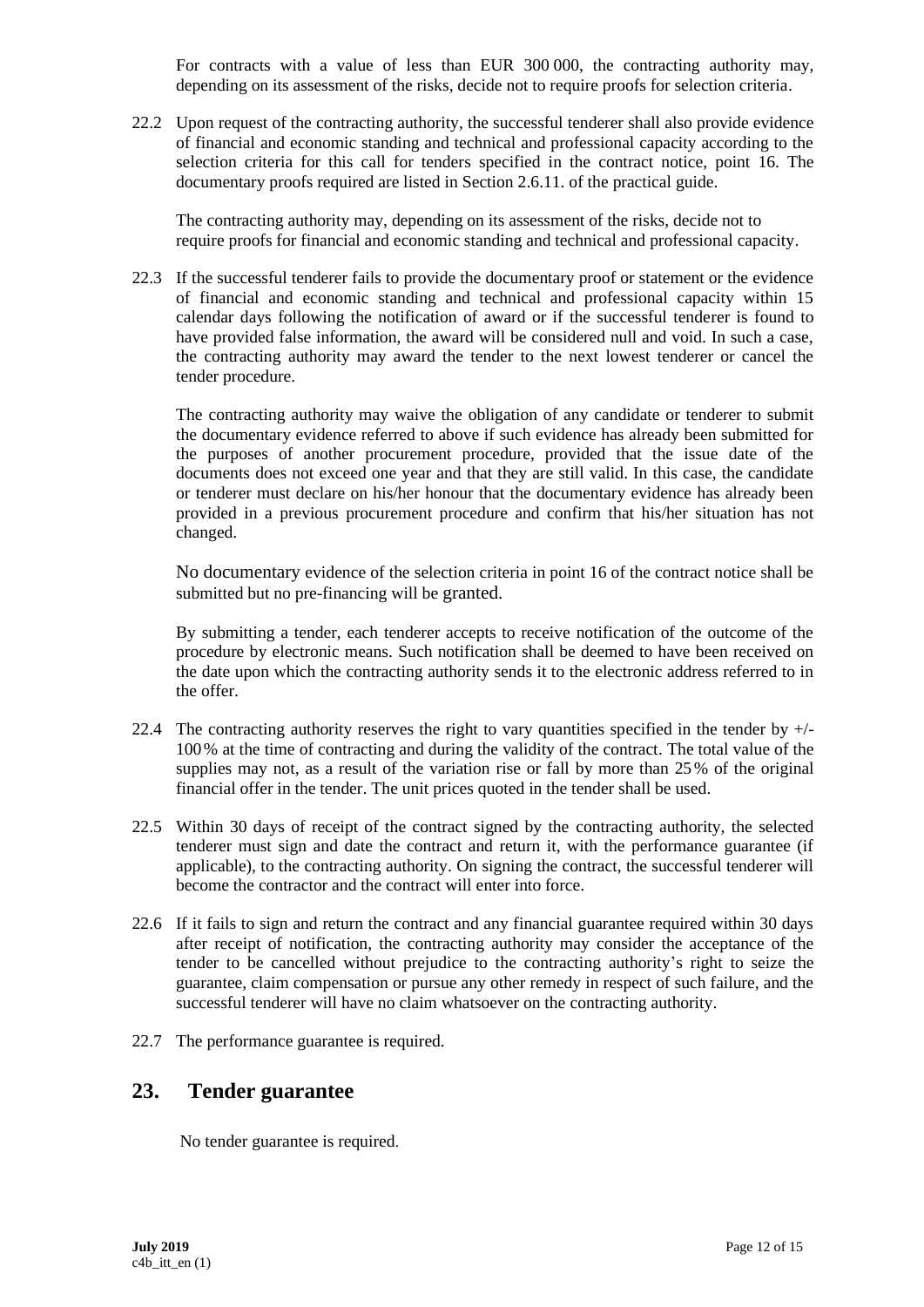# **24. Ethics clauses and code of conduct**

#### 24.1 Absence of conflict of interest

The tenderer must not be affected by any conflict of interest and must have no equivalent relation in that respect with other tenderers or parties involved in the project. Any attempt by a tenderer to obtain confidential information, enter into unlawful agreements with competitors or influence the evaluation committee or the contracting authority during the process of examining, clarifying, evaluating and comparing tenders will lead to the rejection of its tender and may result in administrative penalties according to the Financial Regulation in force.

#### .24.2 Respect for human rights as well as environmental legislation and core labour standards

The tenderer and its staff must comply with human rights and applicable data protection rules. In particular and in accordance with the applicable basic act, tenderers and applicants who have been awarded contracts must comply with the environmental legislation including multilateral environmental agreements, and with the core labour standards as applicable and as defined in the relevant International Labour Organisation conventions (such as the conventions on freedom of association and collective bargaining; elimination of forced and compulsory labour; abolition of child labour).

#### **Zero tolerance for sexual exploitation and sexual abuse:**

The European Commission applies a policy of 'zero tolerance' in relation to all wrongful conduct which has an impact on the professional credibility of the tenderer.

Physical abuse or punishment, or threats of physical abuse, sexual abuse or exploitation, harassment and verbal abuse, as well as other forms of intimidation shall be prohibited.

#### 24.3 Anti-corruption and anti-bribery

The tenderer shall comply with all applicable laws and regulations and codes relating to antibribery and anti-corruption. The European Commission reserves the right to suspend or cancel project financing if corrupt practices of any kind are discovered at any stage of the award process or during the execution of a contract and if the contracting authority fails to take all appropriate measures to remedy the situation. For the purposes of this provision, 'corrupt practices' are the offer of a bribe, gift, gratuity or commission to any person as an inducement or reward for performing or refraining from any act relating to the award of a contract or execution of a contract already concluded with the contracting authority.

#### 24.4 Unusual commercial expenses

Tenders will be rejected or contracts terminated if it emerges that the award or execution of a contract has given rise to unusual commercial expenses. Such unusual commercial expenses are commissions not mentioned in the main contract or not stemming from a properly concluded contract referring to the main contract, commissions not paid in return for any actual and legitimate service, commissions remitted to a tax haven, commissions paid to a payee who is not clearly identified or commissions paid to a company which has every appearance of being a front company.

Contractors found to have paid unusual commercial expenses on projects funded by the European Union are liable, depending on the seriousness of the facts observed, to have their contracts terminated or to be permanently excluded from receiving EU funds.

#### 24.5 Breach of obligations, irregularities or fraud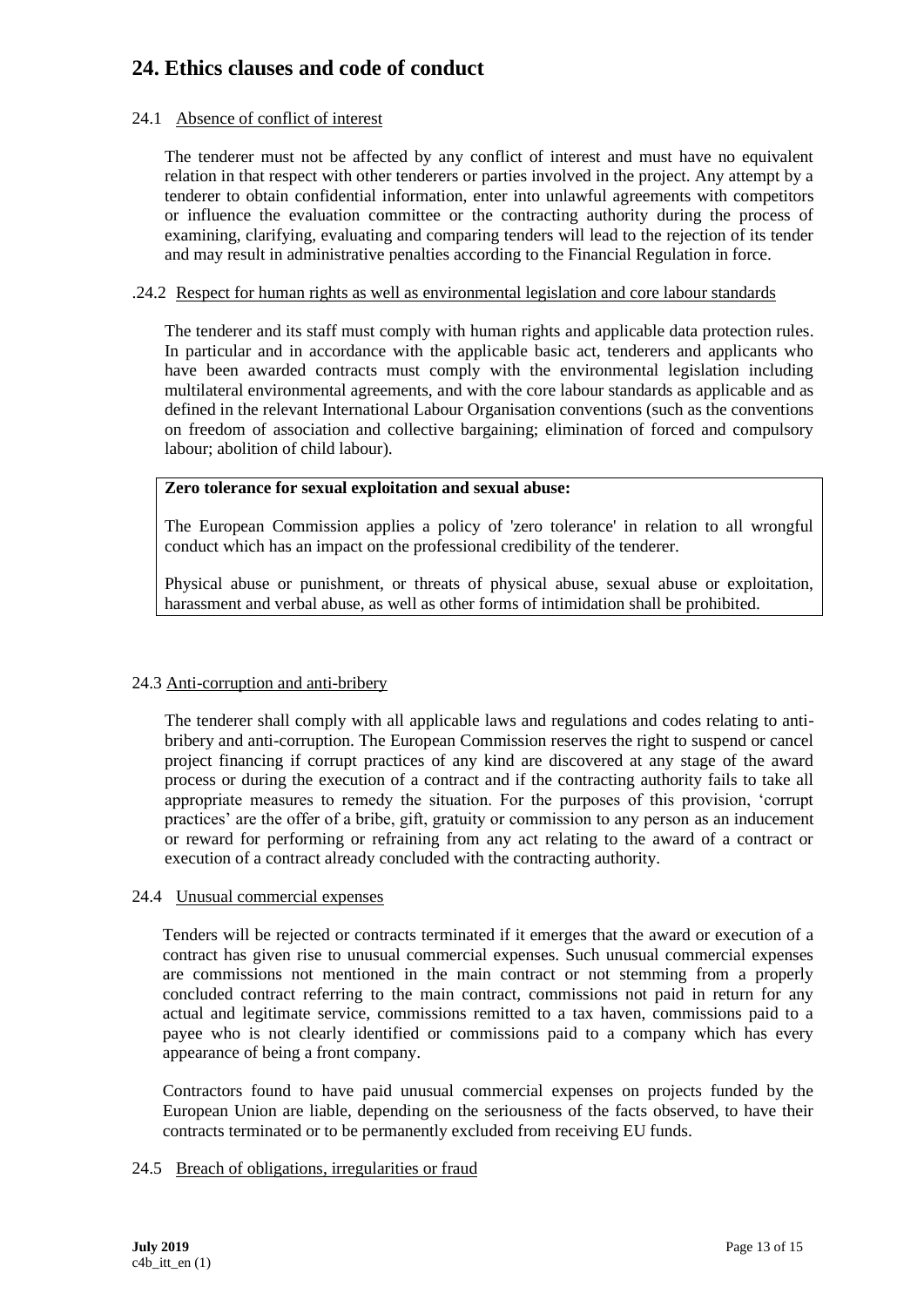The contracting authority reserves the right to suspend or cancel the procedure, where the award procedure proves to have been subject to breach of obligations, irregularities or fraud. If breach of obligations, irregularities or fraud are discovered after the award of the contract, the contracting authority may refrain from concluding the contract.

## **25. Cancellation of the tender procedure**

If a tender procedure is cancelled, tenderers will be notified by the contracting authority. If the tender procedure is cancelled before the tender opening session the sealed envelopes will be returned, unopened, to the tenderers.

Cancellation may occur, for example, if:

- the tender procedure has been unsuccessful, namely where no suitable, qualitatively or financially acceptable tender has been received or there has been no valid response at all;
- the economic or technical parameters of the project have changed fundamentally;
- exceptional circumstances or *force majeure* render normal implementation of the project impossible;
- all technically acceptable tenders exceed the financial resources available;
- there have been breach of obligations, irregularities or frauds in the procedure, in particular where these have prevented fair competition;
- the award is not in compliance with sound financial management, i.e. does not respect the principles of economy, efficiency and effectiveness (e.g. the price proposed by the tenderer to whom the contract is to be awarded is objectively disproportionate with regard to the price of the market.

**In no event will the contracting authority be liable for any damages whatsoever including, without limitation, damages for loss of profits, in any way connected with the cancellation of a tender procedure even if the contracting authority has been advised of the possibility of damages. The publication of a contract notice does not commit the contracting authority to implement the programme or project announced.**

### **26. Appeals**

Tenderers believing that they have been harmed by an error or irregularity during the award process may file a complaint. See Section 2.12. of the practical guide.

#### **27. Data Protection**

Processing of personal data related to this tender procedure by the contracting authority takes place in accordance with the national legislation of the state of the contracting authority and with the provisions of the respective financing agreement.

The tender procedure and the contract relate to an external action funded by the EU, represented by the European Commission. If processing your reply to the invitation to tender involves transfer of personal data (such as names, contact details and CVs) to the European Commission, they will be processed solely for the purposes of the monitoring of the procurement procedure and of the implementation of the contract by the Commission, for the latter to comply with its obligations under the applicable legislative framework and under the financing agreement concluded between the EU and the Partner Country without prejudice to possible transmission to the bodies in charge of monitoring or inspection tasks in application of EU law. For the part of the data transferred by the contracting authority to the European Commission, the controller for the processing of personal data